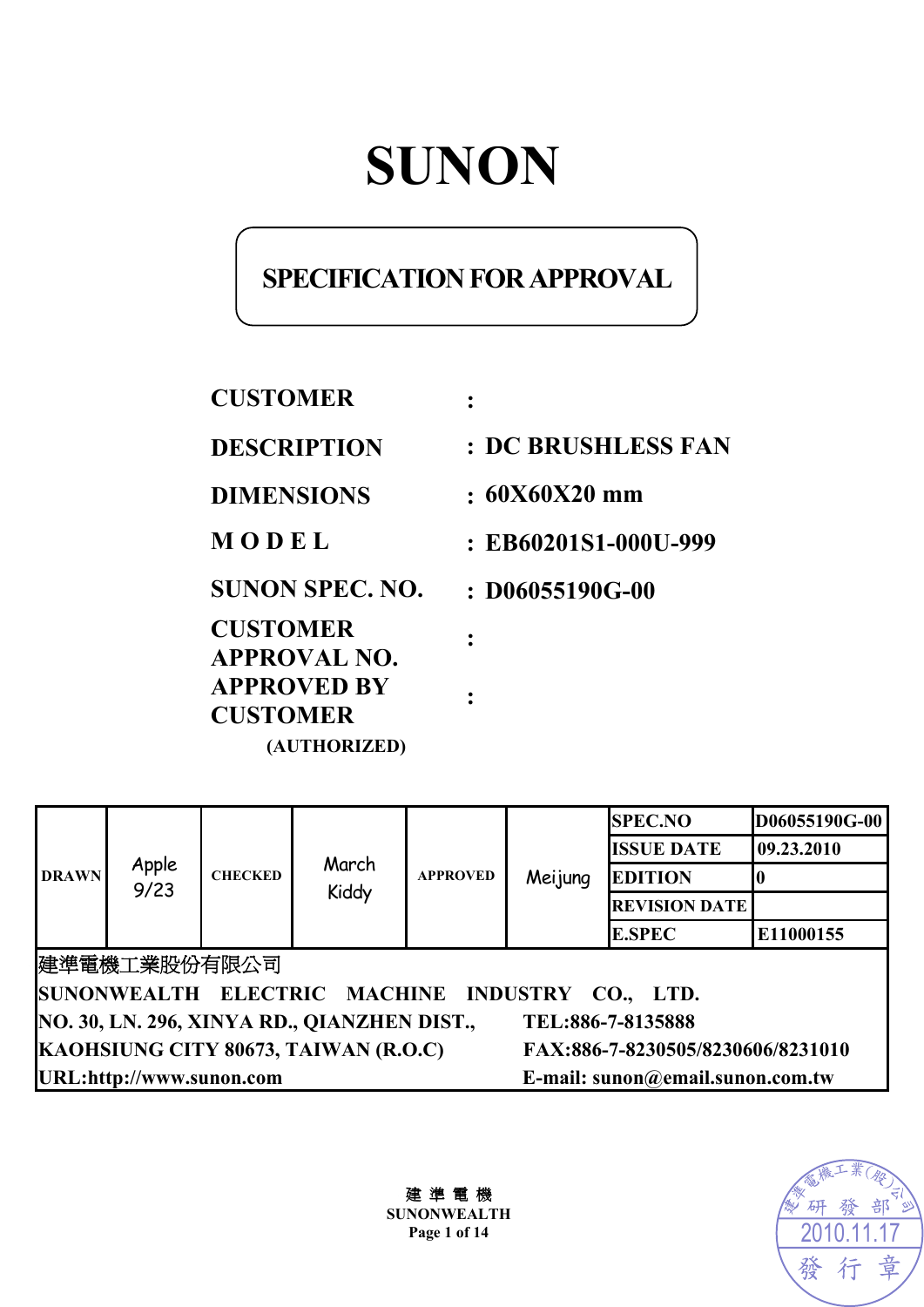# **I. MODEL NUMBERING SYSTEM**





建 準 電 機 **SUNONWEALTH**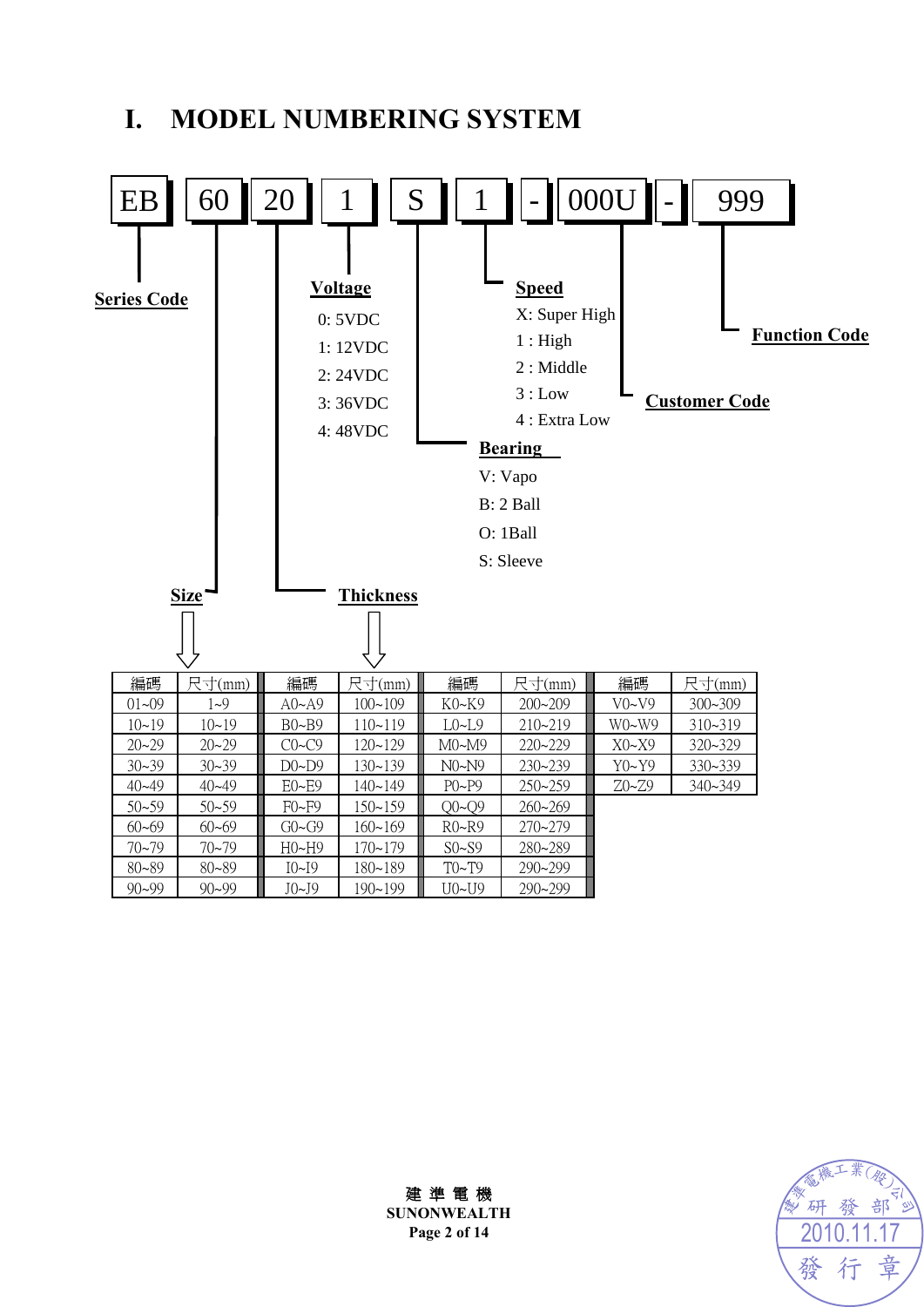# **II. SPECIFICATION**

### **1. MECHANICAL CHARACTERISTIC**

| <b>MOTOR DESIGN</b>           | 2 phases, 4-poles Brushless DC motor             |
|-------------------------------|--------------------------------------------------|
| <b>BEARING SYSTEM</b>         | Lubricated sleeve bearing system                 |
| <b>DIMENSIONS</b>             | See Page 6                                       |
| <b>MATERIALS OF FRAME</b>     | Thermoplastic PBT of UL 94V-0                    |
| <b>MATERIALS OF FAN BLADE</b> | Thermoplastic PBT of UL 94V-0                    |
| <b>DIRECTION OF ROTATION</b>  | Counter-clockwise viewed from front of fan blade |
| <b>MOUNTING HOLES</b>         | Diameter 4.3 mm in 8 holes                       |
| <b>WEIGHT</b>                 | 51 <sub>g</sub>                                  |

## **2. ELECTRIC CHARACTERISTIC**

| <b>RATED VOLTAGE</b>               | <b>12 VDC</b>                       |
|------------------------------------|-------------------------------------|
| <b>RATED CURRENT</b>               | 153 mA / Max. 176 mA                |
| <b>RATED POWER CONSUMPTION</b>     | <b>1.84 WATTS / Max. 2.12 WATTS</b> |
| <b>OPERATING VOLTAGE RANGE</b>     | $4.5 - 13.8$ VDC                    |
| <b>STARTING VOLTAGE</b>            | 4.5 VDC (25 deg. C POWER ON/OFF)    |
| <b>OPERATING TEMPERATURE RANGE</b> | $-10$ to $+70$ deg. C               |
| <b>STORAGE TEMPERATURE RANGE</b>   | $-40$ to $+70$ deg. C               |



建 準 電 機 **SUNONWEALTH Page 3 of 14**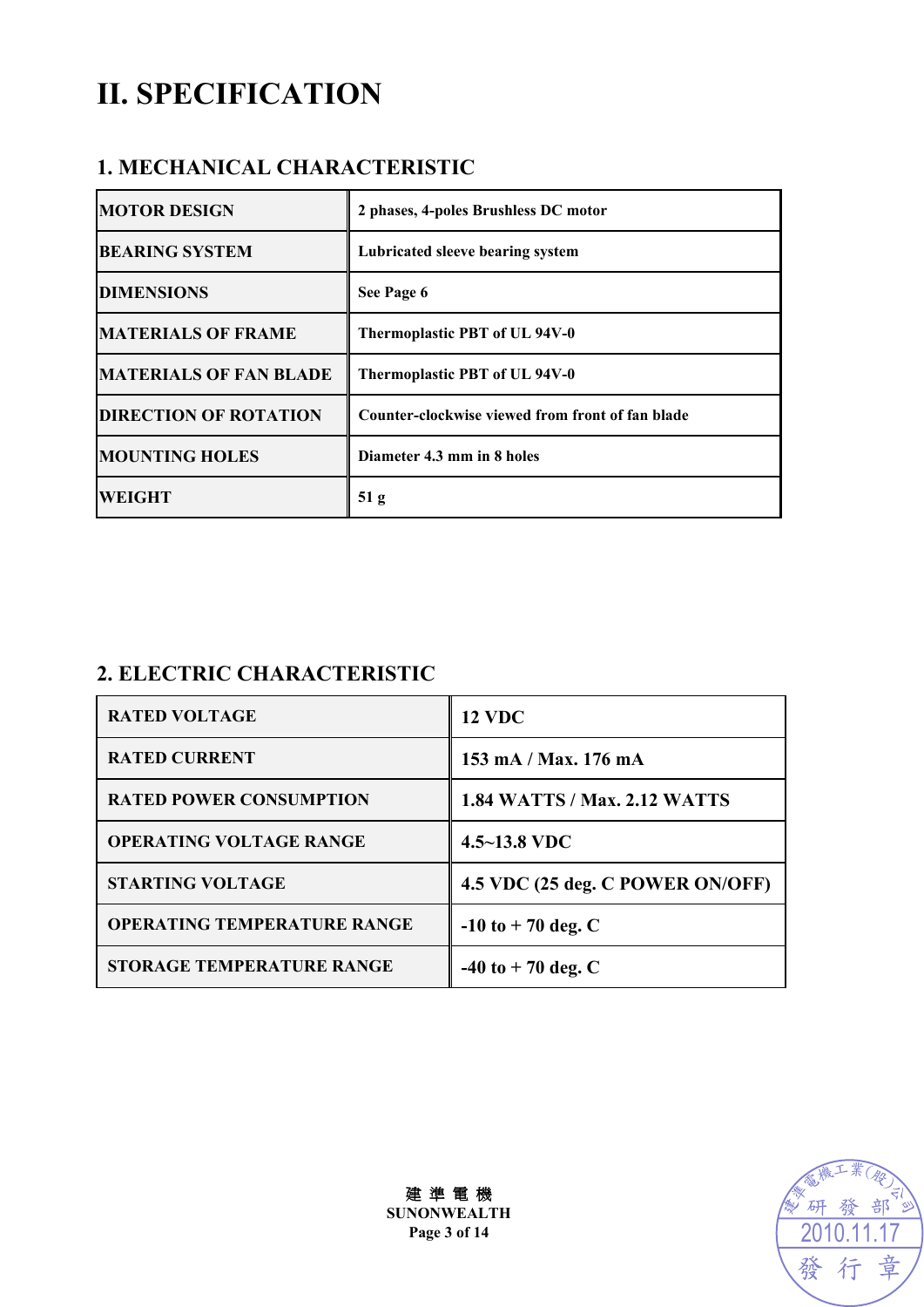# **3. PERFORMANCE CHARACTERISTIC**

| <b>RATED SPEED</b>                                     | 4500 RPM $\pm$ 15% at rated voltage                                                                                                                                                                                                                                                                                               |
|--------------------------------------------------------|-----------------------------------------------------------------------------------------------------------------------------------------------------------------------------------------------------------------------------------------------------------------------------------------------------------------------------------|
| <b>AIR FLOW</b>                                        | <b>23.0 CFM</b>                                                                                                                                                                                                                                                                                                                   |
| <b>STATIC PRESSURE</b>                                 | $0.18$ Inch-H <sub>2</sub> O                                                                                                                                                                                                                                                                                                      |
| <b>ACOUSTIC NOISE</b>                                  | 33.5 $dB(A)$                                                                                                                                                                                                                                                                                                                      |
| <b>AIR FLOW V.S. PRESSURE</b>                          | See Page 5                                                                                                                                                                                                                                                                                                                        |
| <b>INSULATION CLASS</b>                                | <b>UL Class A</b>                                                                                                                                                                                                                                                                                                                 |
| <b>INSULATION RESISTANCE</b><br><b>PLASTIC HOUSING</b> | 500M ohm at 500 VDC between internal stator and<br>lead wire $(+)$                                                                                                                                                                                                                                                                |
| <b>DIELECTRIC STRENGTH</b>                             | Applied AC 500 V for one minute or AC 600 V for 2<br>Seconds between housing and lead wire $(+)$                                                                                                                                                                                                                                  |
| <b>LIFE EXPECTANCY</b>                                 | 35,000 Hours at 40 deg. C, 65% humidity, 90% CL.                                                                                                                                                                                                                                                                                  |
| <b>PROTECTION</b>                                      | □ Automatic Restart<br>Note: In a situation where the fan is locked by an external<br>force while the electricity is on, an increase in coil<br>temperature will be prevented by temporarily turning off the<br>electrical power to the motor. The fan will automatically<br>restart when the locked rotor condition is released. |
|                                                        | □Polarity Protection                                                                                                                                                                                                                                                                                                              |

### **4. SAFETY**

| <b>SAFETY</b> |        | <b>CUR</b> | TUV |
|---------------|--------|------------|-----|
|               | E77551 | E77551     |     |



建 準 電 機 **SUNONWEALTH Page 4 of 14**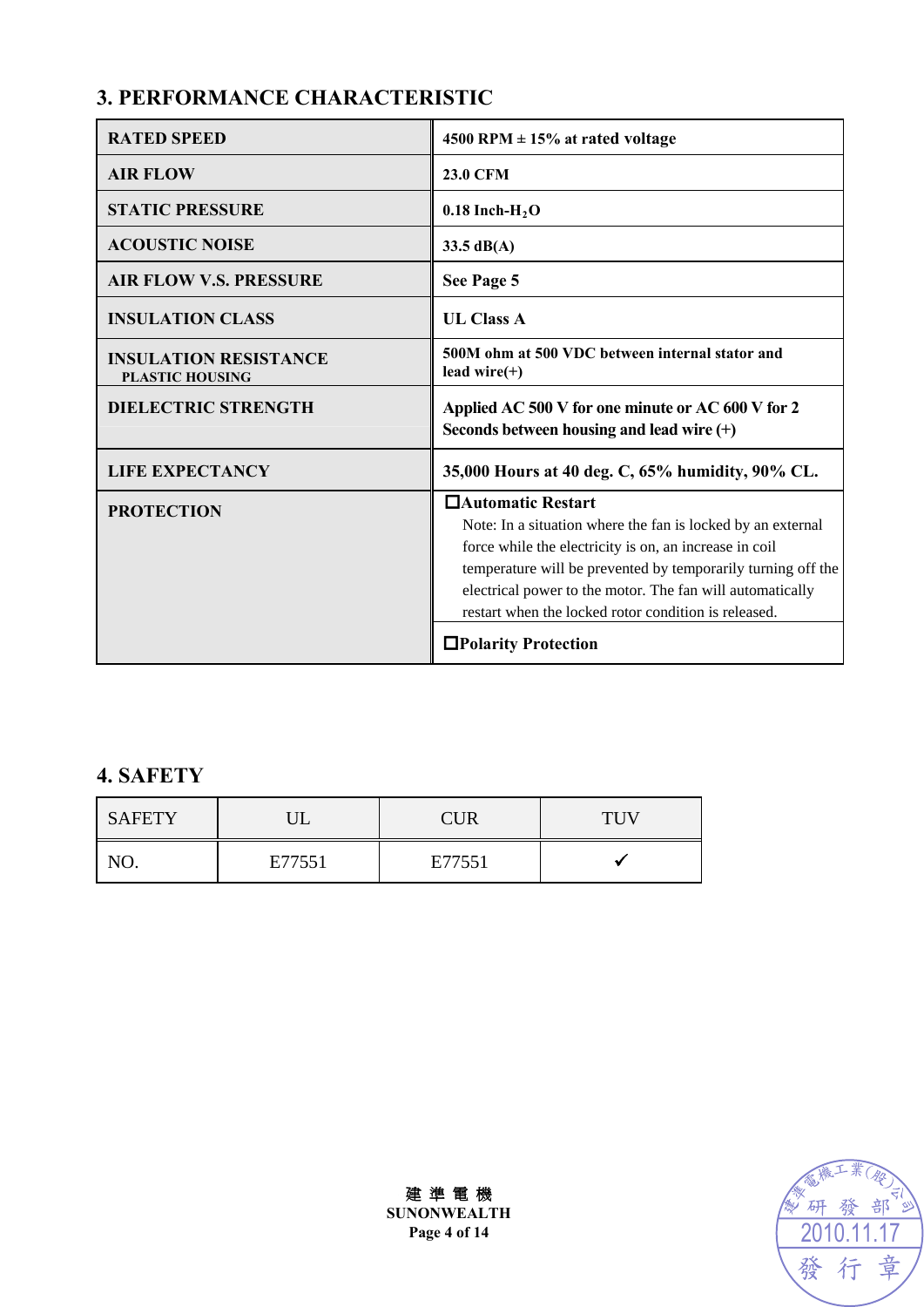# **MODEL : EB60201S1-000U-999**

# **PERFORMANCE CURVES**





建 準 電 機 **SUNONWEALTH**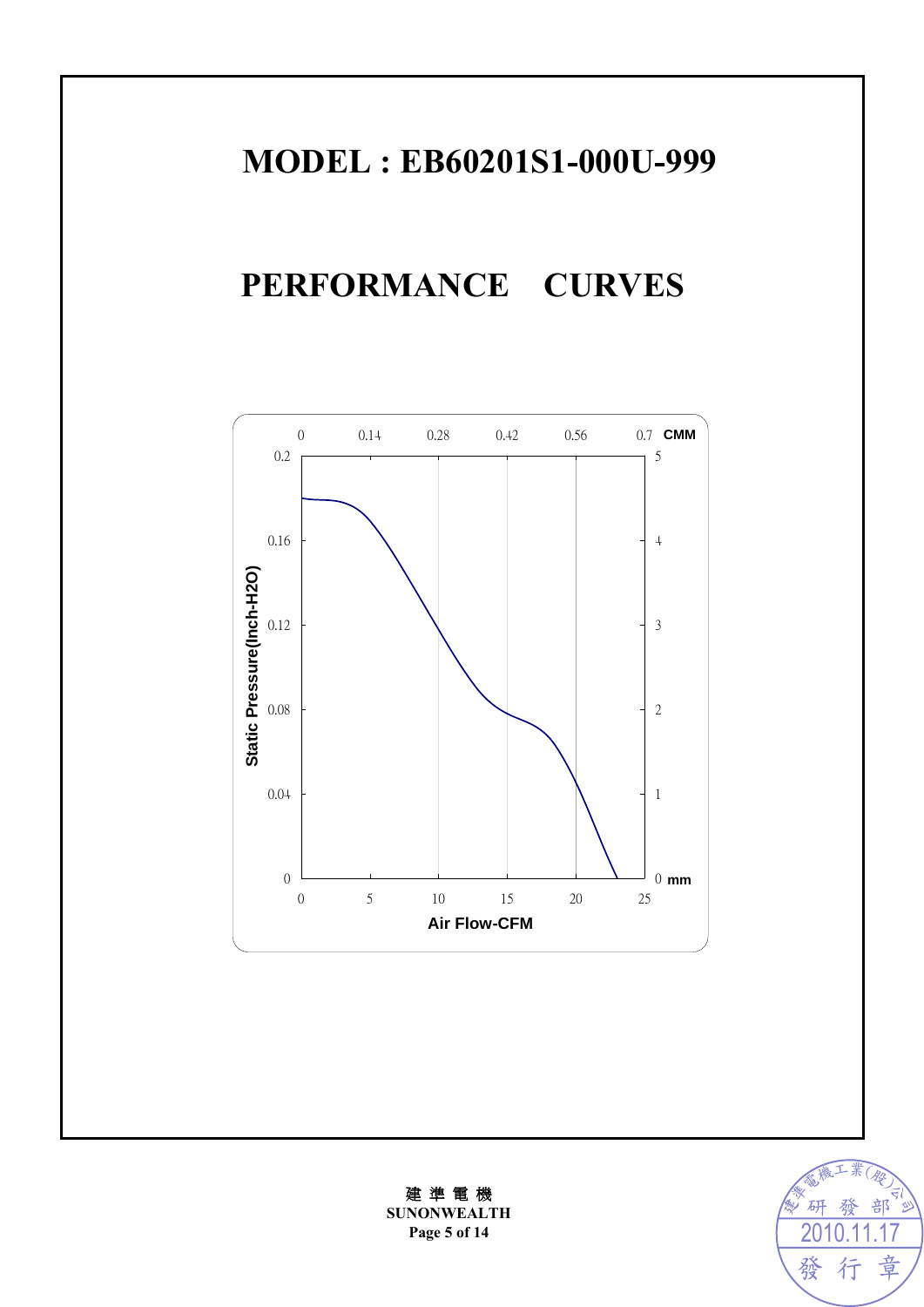



建 準 電 機 **SUNONWEALTH Page 6 of 14**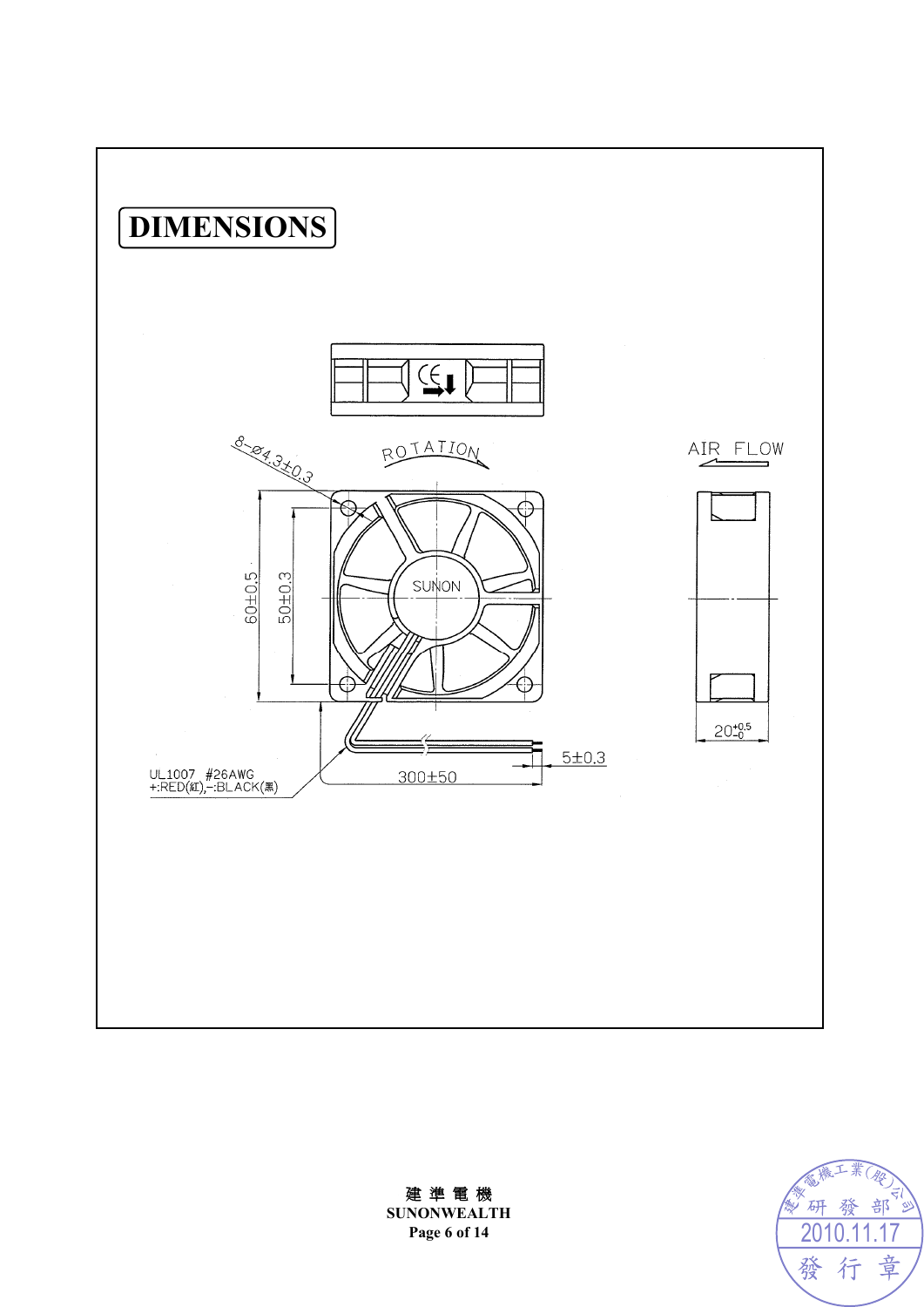



建 準 電 機 **SUNONWEALTH Page 7 of 14**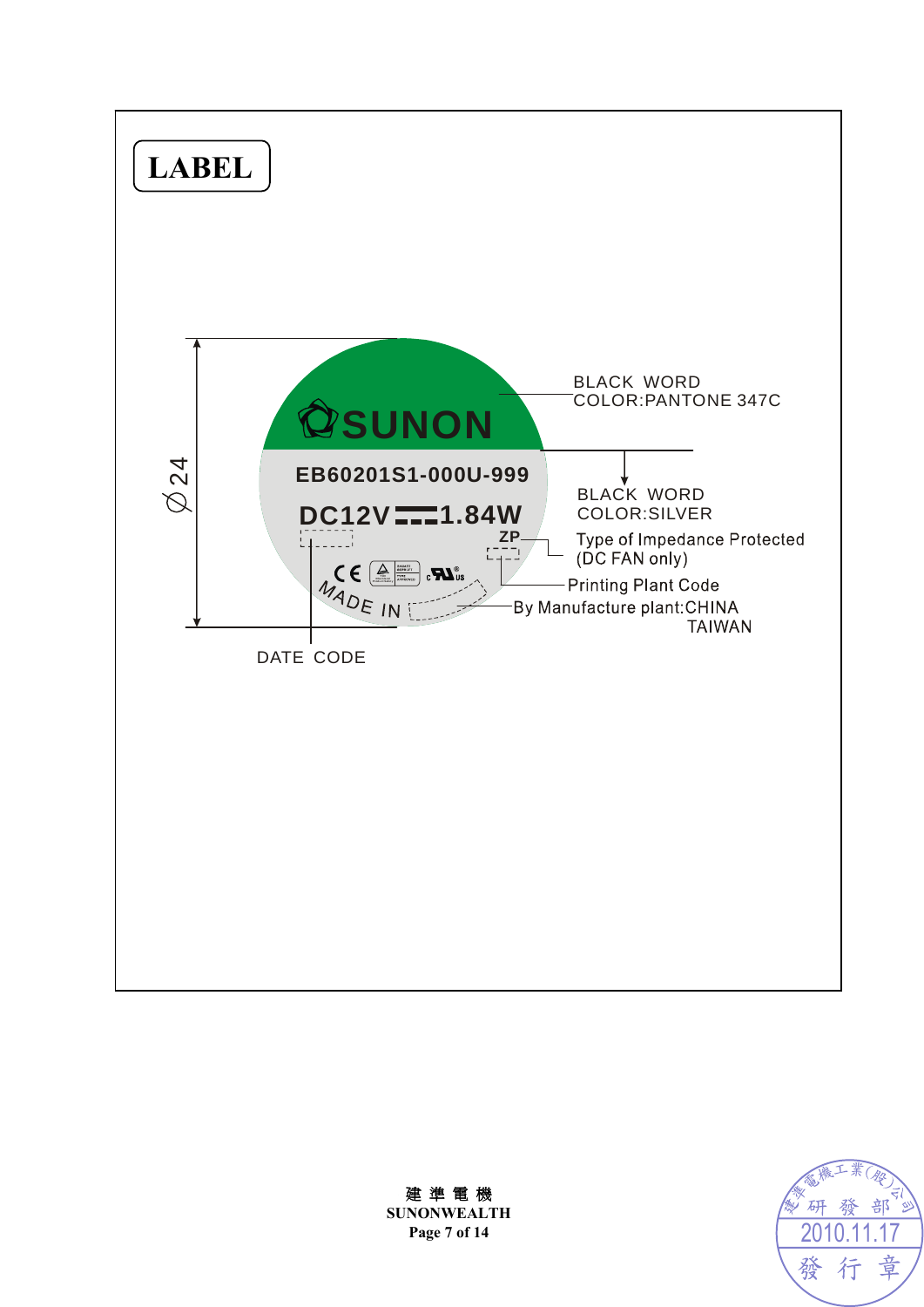## **III. OTHER SPECIFIED TESTING**

The following is a general description of certain tests that are performed on representative Sunon fans. Nothing in this document is intended to suggest that these tests are performed on every model of Sunon fan. Moreover, the descriptions that follow each test are meant only to provide a general explanation of each test. If you would like a more detailed explanation as to any test identified in this Section, Sunon can provide such an explanation upon request.

#### **1. DROP PROOF TEST**

Fans are packaged in a standard size shipping box and are dropped to the ground from certain heights and angles depending on the weight of the particular box.

#### **2. HUMIDITY PROOF TEST**

The fan is operated for 96 continuous hours in an environment with humidity of 90% to 95% RH at  $60^{\circ}$ C  $\pm$  2°C.

#### **3. VIBRATION PROOF TEST**

Vibration with an amplitude 2mm and a frequency of 5-55-5hz is applied in all 3 directions (X,Y,Z), in cycles of 1 hour each, for a total vibration time of 3hours.

#### **4. THERMAL CYCLING TEST**

The fan is operated in a testing chamber for 50 cycles. In each cycle, the temperature is gradually increased from -10°C to 70°C for 90 minutes, and subsequently operated at 70°C for 120 minutes. The temperature is then gradually decreased from 70°C to -10°C for 90 minutes, and subsequently operated at -10°C for 120 minutes.

#### **5. SHOCK PROOF TEST**

100G of force is applied in the 3 directions (X,Y, and Z) for 2 milliseconds each.

#### **6. LIFE EXPECTANCY**

The "Life Expectancy" of SUNON fans is determined in SUNON's reliability test laboratory by using temperature chambers. The "Life Expectancy" of this fan has not been evaluated for use in combination with any end application. Therefore, the Life Expectancy Test Reports (L10 and MTTF Report) that relate to this fan are only for reference.



建 準 電 機 **SUNONWEALTH Page 8 of 14**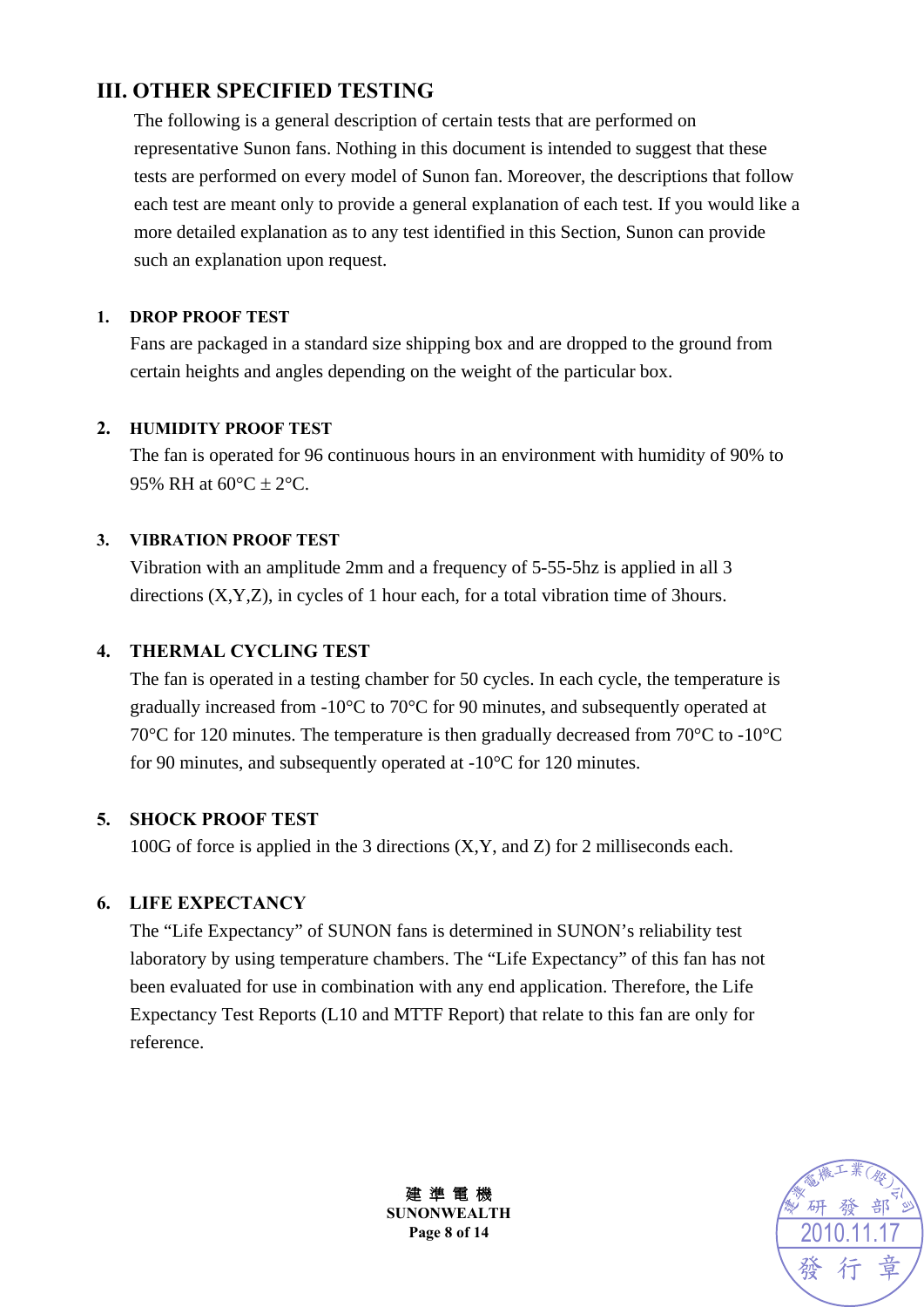### **IV. CHARACTERISTIC DEFINITION**

The following is a general description of certain tests that are performed on representative Sunon fans in order to determine the specifications of the fan**.** Nothing in this document is intended to suggest that these tests are performed on every model of Sunon fan. Moreover, the descriptions that follow each test are meant only to provide a general explanation of each test. If you would like a more detailed explanation as to any test identified in this Section, Sunon can provide such an explanation upon request.

#### **1. ACOUSTICAL NOISE**

Measured in a semi-anechoic chamber with background noise level below 15dB(A).



1 METER FROM MICROPHONE TO FAN INTAKE

The fan is running in free air under shaft horizontal condition with the microphone at distance of one meter from the fan intake.

#### **2. INPUT POWER**

Measured after continuous 10 minute operation at rated voltage in clean air ( STATIC PRESSURE=0), and at ambient temperature of 25 degrees C under shaft horizontal condition.

#### **3. RATED CURRENT**

Measured after continuous 10 minute operation at rated voltage in clean air ( STATIC PRESSURE=0), and at ambient temperature of 25 degrees C under shaft horizontal condition.



建 準 電 機 **SUNONWEALTH Page 9 of 14**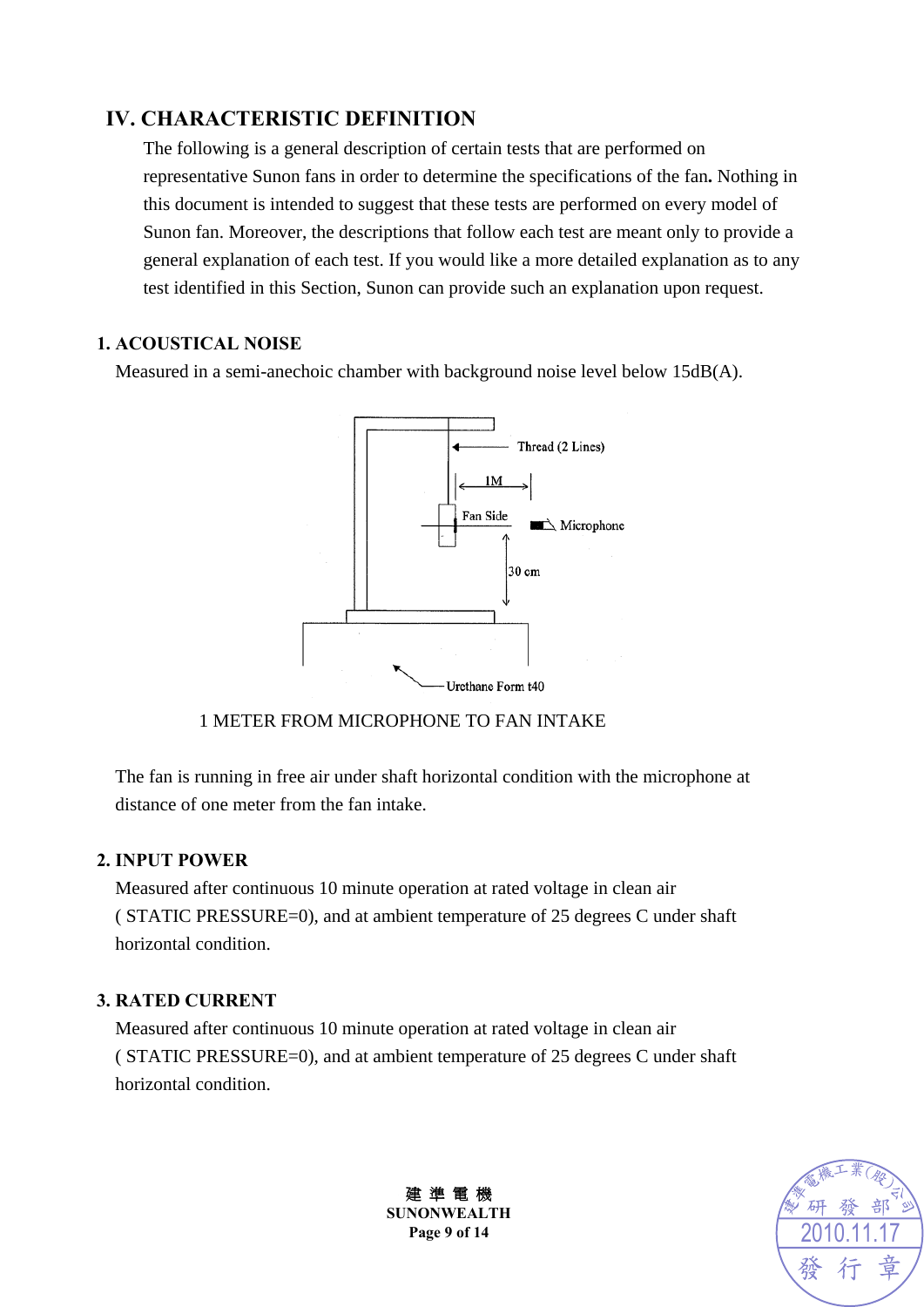#### **4. RATED SPEED**

Measured after continuous 10 minute operation at rated voltage in clean air ( STATIC PRESSURE=0), and at ambient temperature of 25 degrees C under shaft horizontal condition.

#### **5. STARTING VOLTAGE**

Measured the voltage which enables to start the fan in the clean air (static pressure  $= 0$ ) by switching on at the voltage under shaft horizontal condition. It is not at continuously increasing voltage adjustment.

#### **6. LOCKED ROTOR CURRENT**

Measured immediately after the fan blade is locked.

#### **7. AIR FLOW AND STATIC PRESSURE**

The performance specification of air flow and static pressure shown in this specification for approval is measured using the exhaust method. A double chamber is used in accordance with AMCA 210 standard or DIN 24163 specification . The values are recorded when the fan speed has stabilized at rated voltage.

#### **8. INSULATION RESISTANCE**

#### 1. PLASTIC HOUSING:

- (1) Measured between internal stator and lead wire(+).
- (2) Measured between housing and lead wire(+).

#### 2. ALUMINIUM HOUSING:

Measured between internal stator and lead wire(+).

#### **9. DIELECTRIC STRENGTH**

Measure between housing and lead wire $(+)$ .



建 準 電 機 **SUNONWEALTH Page 10 of 14**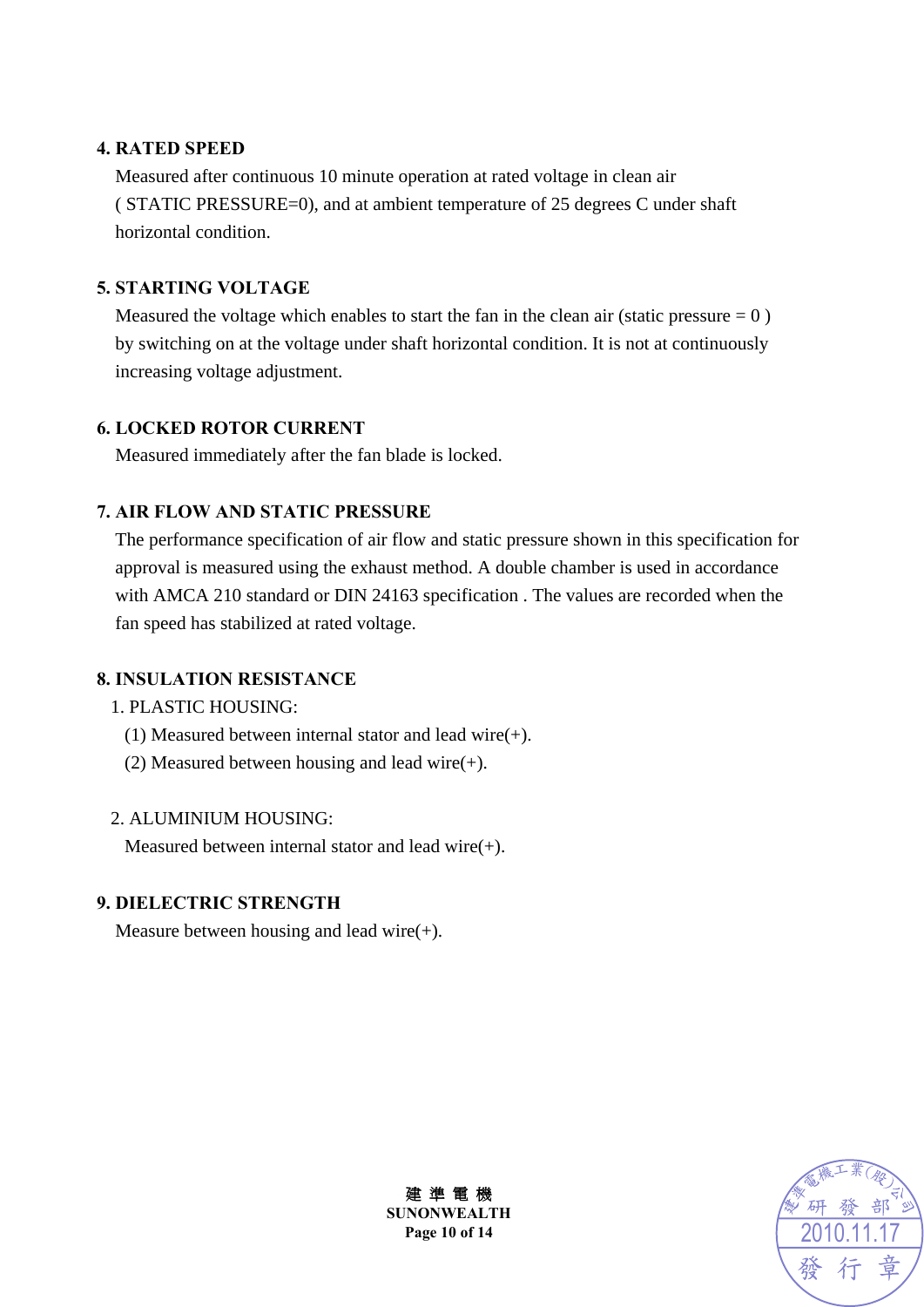# **V. NOTE**

# Ⅰ**.SAFETY**

- 1. DO NOT use or operate this fan in excess of the limitations set forth in this specification. SUNON is not be responsible for the non-performance of this fan and/or any damages resulting from its use, if it is not used or operated in accordance with the specifications.
- 2. SUNON recommends adding a protection circuit to the product or application in which this fan is installed, such as a thermo-fuse, or current-fuse or thermo-protector. The failure to use such a device may result in smoke, fire, electric shock by insulation degradation in cases of motor lock, motor lead short circuit, overload, or over voltage, and/or other failure.
- 3. SUNON recommends installing a protection device to the product or application in which this fan is installed if there is a possibility of reverse-connection between VDC (+) and GND (-). The failure to install such a device may result in smoke, fire, and/or destruction, although these conditions may not manifest immediately.
- 4. This fan must be installed and used in compliance with all applicable safety standards and regulations.
- 5. Use proper care when handling and/or installing this fan. Improper handling or installation of this fan may cause damage that could result in unsafe conditions.
- 6. Use proper care during installation and/or wiring. Failure to use proper care may cause damage to certain components of the fan including, but not limited to, the coil and lead wires, which could result in smoke and/or fire.
- 7. DO NOT use power or ground PWM to control the fan speed. If the fan speed needs to be adjusted, please contact Sunon to customize the product design for your application.
- 8. For critical or extreme environments, including non stop operation, please contact Sunon and we will gladly provide assistance with your product selection to ensure an appropriate cooling product for your application.



建 準 電 機 **SUNONWEALTH Page 11 of 14**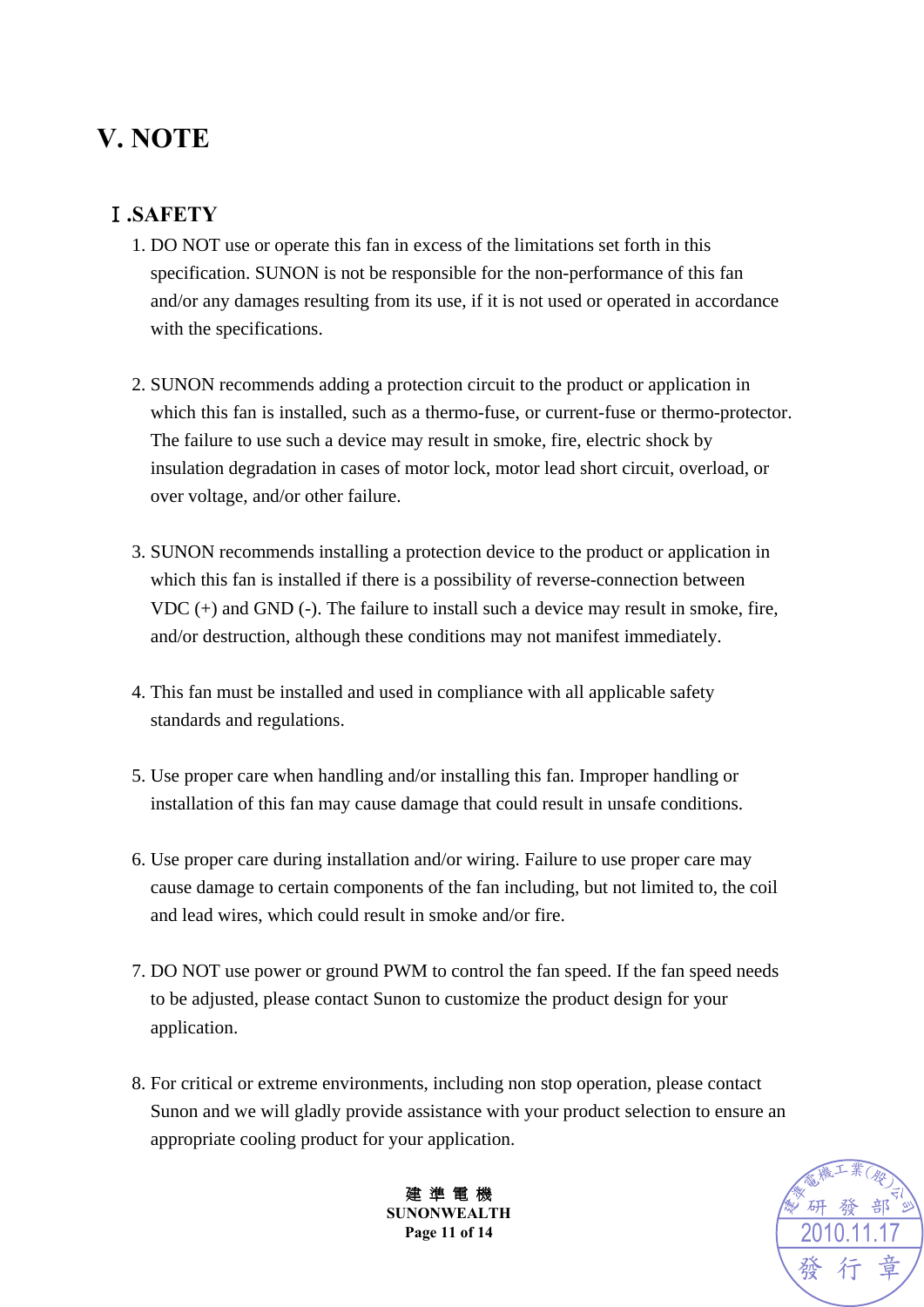### **II. SPECIFICATION MODIFICATION**

- 1. SUNON offers engineering assistance on fan installation and cooling system design.
- 2. All changes, modifications and/or revisions to the specifications, if any, are incorporated in the attached specifications.
- 3. No changes, modifications and/or revisions to these specifications are effective absent agreement, by both Sunon and the customer, in writing.
- 4. This fan will be shipped in accordance with the attached specification unless SUNON and the customer have agreed otherwise, in writing, as specficied in Paragraph 3, above.

## **III. OTHER**

- 1. When building your device, please examine thoroughly any variation of EMC, temperature rise, life data, quality, etc. of this product by shock/drop/vibration testing, etc. If there are any problems or accidents in connection with this product, it should be mutually discussed and examined.
- 2. Use proper care when handling this fan. Components such as fan holders or bearings may be damaged, if touched with fingers or other objects. Additionally, static electricity (ESD) may damage the internal circuits of the fan.
- 3. DO NOT operate this fan in proximity to hazardous materials such as organic silicon, cyanogens, formalin, phenol, or corrosive gas environments including, but not limited to,  $H_2S$ ,  $SO_2$ ,  $NO_2$ , or  $Cl_2$ .
- 4. SUNON recommends that you protect this fan from exposure to outside elements such as dust, condensation, humidity or insects. Exposure of this fan to outside elements such as dust, condensation, humidity or insects may affect its performance and may cause safety hazards. SUNON does not warrant against damage to the product caused by outside elements.



建 準 電 機 **SUNONWEALTH Page 12 of 14**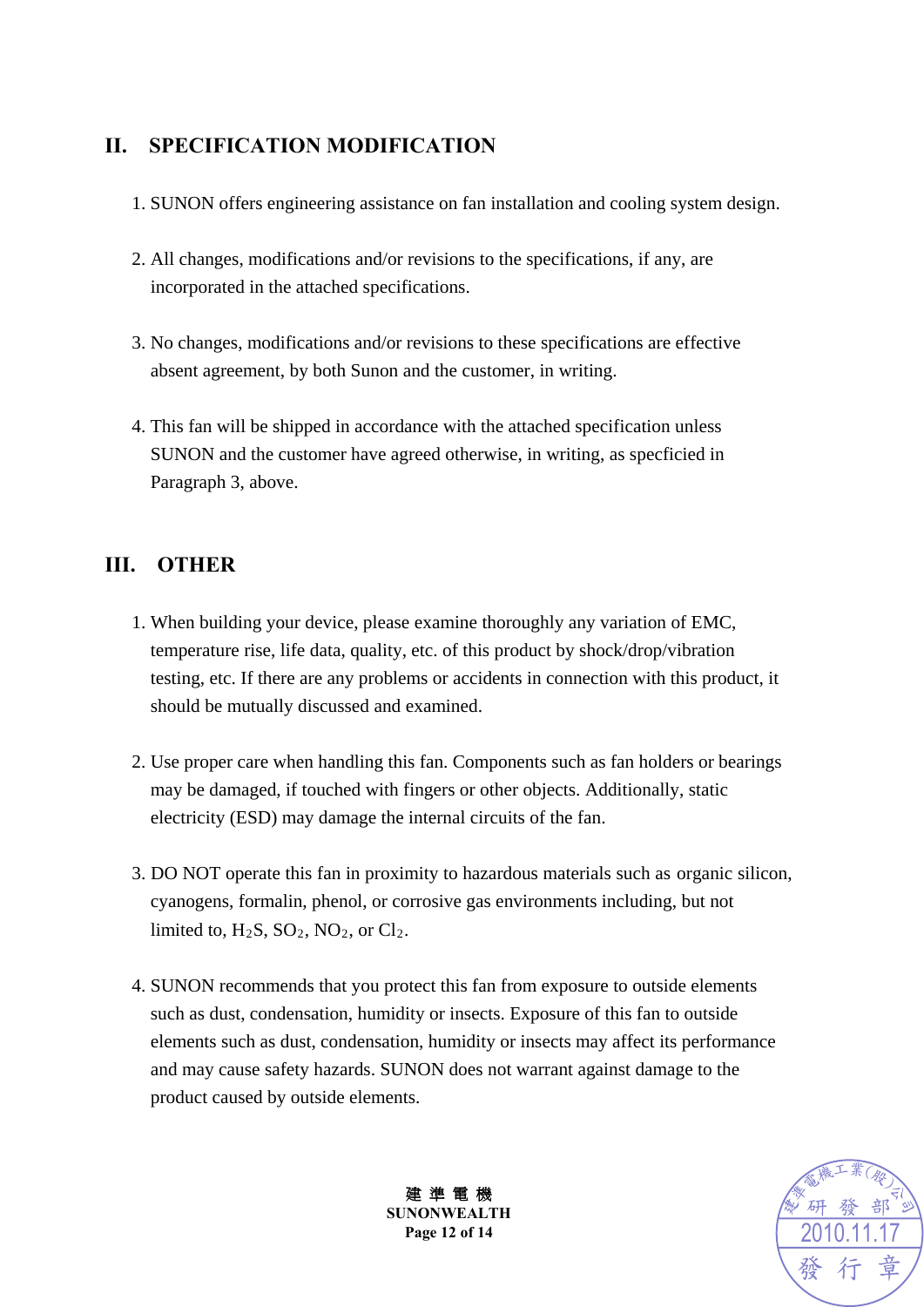- 5. This fan must be installed properly and securely. Improper mounting may cause harsh resonance, vibration, and noise.
- 6. Fan guards may prevent injury during handling or installation of the fan and are available for sale with this fan.
- 7. Unless otherwise noted, all testing of this fan is conducted at 25°C ambient temperature and sixty-five percent (65%) relative humidity.
- 8. DO NOT store this fan in an environment with high humidity. This fan must be stored in accordance with the attached specifications regarding storage temperature. If this fan is stored for more than 6 months, SUNON recommends functional testing before using.
- 9. SUNON reserves the right to use components from multiple sources at its discretion. The use of components from other sources will not affect the specfications as described herein.
- 10. The "Life Expectancy" of this fan has not been evaluated for use in combination with any end application. Therefore, the Life Expectancy Test Reports (L10 and MTTF Report) that relate to this fan are only for reference.

### **VI. WARRANTY**

This fan is warranted against all defects which are proved to be fault in our workmanship and material for one year from the date of our delivery. The sole responsibility under the warranty shall be limited to the repair of the fan or the replacement thereof, at SUNON's sole discretion. SUNON will not be responsible for the failures of its fans due to improper handing, misuse or the failure to follow specifications or instructions for use. In the event of warranty claim, the customer shall immediately notify SUNON for verification. SUNON will not be responsible for any consequential damage to the customer's equipment as a result of any fans proven to be defective.



建 準 電 機 **SUNONWEALTH Page 13 of 14**